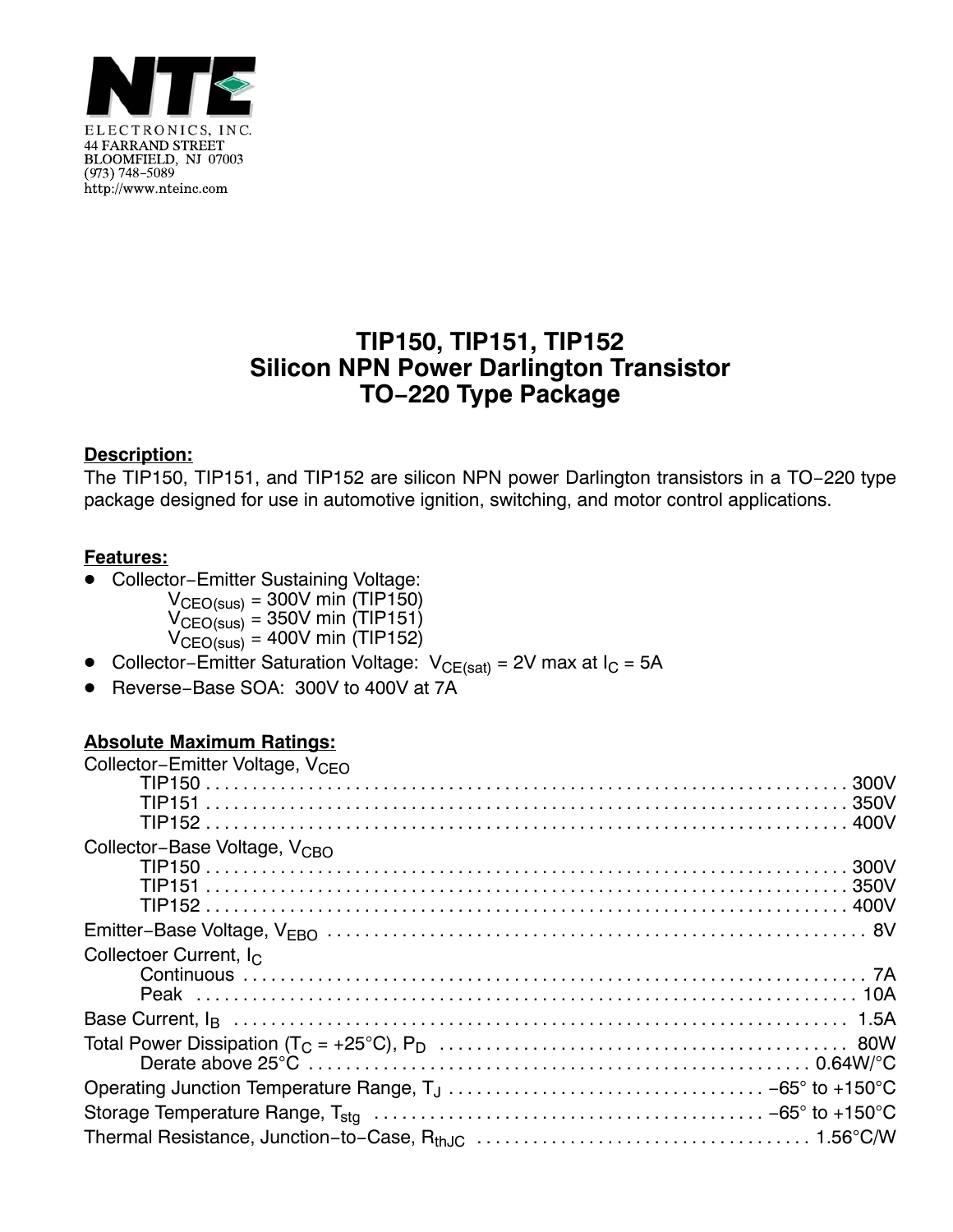# **Electrical Characteristics:**  $(T_C = +25^{\circ}C$  unless otherwise specified)

| <b>Parameter</b>                                     | <b>Symbol</b>     | <b>Test Conditions</b>                                                                                                  | Min                      | <b>Typ</b>               | <b>Max</b>               | Unit   |  |  |
|------------------------------------------------------|-------------------|-------------------------------------------------------------------------------------------------------------------------|--------------------------|--------------------------|--------------------------|--------|--|--|
| <b>OFF Characteristics</b>                           |                   |                                                                                                                         |                          |                          |                          |        |  |  |
| Collector-Emitter Breakdown Voltage<br><b>TIP150</b> | $V_{(BR)CEO}$     | $I_C = 10 \text{mA}, I_B = 0$ , Note 1                                                                                  | 300                      |                          |                          | V      |  |  |
| <b>TIP151</b>                                        |                   |                                                                                                                         | 350                      | $\overline{\phantom{0}}$ | $\overline{\phantom{0}}$ | V      |  |  |
| <b>TIP152</b>                                        |                   |                                                                                                                         | 400                      | $\overline{\phantom{0}}$ | $\qquad \qquad -$        | $\vee$ |  |  |
| Collector-Base Breakdown Voltage<br><b>TIP150</b>    | $V_{(BR)CBO}$     | $I_C = 1 \text{mA}, I_B = 0$ , Note 1                                                                                   | 300                      | $\overline{\phantom{0}}$ | $\overline{\phantom{0}}$ | V      |  |  |
| <b>TIP151</b>                                        |                   |                                                                                                                         | 350                      | $\qquad \qquad -$        | $\qquad \qquad -$        | V      |  |  |
| <b>TIP152</b>                                        |                   |                                                                                                                         | 400                      | $\overline{\phantom{0}}$ | $\overline{\phantom{0}}$ | V      |  |  |
| <b>Collector Cutoff Current</b><br><b>TIP150</b>     | <b>I</b> CEO      | $V_{CE}$ = 300V, $I_B$ = 0                                                                                              | —                        | $\overline{\phantom{0}}$ | 250                      | μA     |  |  |
| <b>TIP151</b>                                        |                   | $V_{CF} = 350V, I_B = 0$                                                                                                | $\overline{\phantom{0}}$ | —                        | 250                      | μA     |  |  |
| <b>TIP152</b>                                        |                   | $V_{CF}$ = 400V, $I_B$ = 0                                                                                              | $\overline{\phantom{0}}$ |                          | 250                      | μA     |  |  |
| <b>Emitter Cutoff Current</b>                        | <b>I</b> EBO      | $V_{FB} = 8V, I_C = 0$                                                                                                  | $\overline{\phantom{0}}$ | $\overline{\phantom{0}}$ | 15                       | mA     |  |  |
| <b>ON Characteristics (Note 1)</b>                   |                   |                                                                                                                         |                          |                          |                          |        |  |  |
| <b>DC Current Gain</b>                               | $h_{FE}$          | $V_{CF}$ = 5V, $I_C$ = 2.5A                                                                                             | 150                      | $\overline{\phantom{0}}$ | $\overline{\phantom{0}}$ |        |  |  |
|                                                      |                   | $V_{CF}$ = 5V, $I_C$ = 5.0A                                                                                             | 50                       | $\overline{\phantom{0}}$ |                          |        |  |  |
|                                                      |                   | $V_{CF}$ = 5V, $I_C$ = 7.0A                                                                                             | 15                       | $\overline{\phantom{0}}$ |                          |        |  |  |
| <b>Collector-Emitter Saturation Voltage</b>          | $V_{CE(sat)}$     | $I_C = 1A$ , $I_B = 10mA$                                                                                               | $\overline{\phantom{0}}$ | $\overline{\phantom{0}}$ | 1.5                      | $\vee$ |  |  |
|                                                      |                   | $I_C = 2A$ , $I_B = 100mA$                                                                                              | —                        | $\overline{\phantom{0}}$ | 1.5                      | $\vee$ |  |  |
|                                                      |                   | $I_C = 5A$ , $I_B = 250mA$                                                                                              | —                        |                          | 2.0                      | $\vee$ |  |  |
| <b>Base-Emitter Saturation Voltage</b>               | $V_{BE(sat)}$     | $I_C = 2A$ , $I_B = 100mA$                                                                                              | —                        | $\overline{\phantom{0}}$ | 2.2                      | $\vee$ |  |  |
|                                                      |                   | $I_C = 5A$ , $I_B = 250mA$                                                                                              | —                        | —                        | 2.3                      | $\vee$ |  |  |
| <b>Diode Forward Voltage</b>                         | $V_F$             | $I_F = 7A$                                                                                                              |                          |                          | 3.5                      | $\vee$ |  |  |
| <b>Dynamic Characteristics</b>                       |                   |                                                                                                                         |                          |                          |                          |        |  |  |
| <b>Small-Signal Current Gain</b>                     | $h_{fe}$          | $V_{CF}$ = 5V, $I_C$ = 500mA, f = 1kHz                                                                                  | 200                      | $\overline{\phantom{0}}$ | $\overline{\phantom{0}}$ |        |  |  |
| <b>Output Capacitance</b>                            | $\mathrm{C_{ob}}$ | $V_{CB}$ = 10V, $I_F$ = 0, f = 1MHz                                                                                     |                          |                          | 150                      | pF     |  |  |
| <b>Switching Characteristics</b>                     |                   |                                                                                                                         |                          |                          |                          |        |  |  |
| Delay Time                                           | $t_d$             | $V_{\rm CC}$ = 250V, I <sub>C</sub> = 5A,<br>$I_{B1} = -I_{B2} = 250$ mA, $t_{D} = 20 \mu s$ ,<br>Duty Cycle $\leq 2\%$ |                          | 30                       | $\qquad \qquad -$        | ns     |  |  |
| <b>Rise Time</b>                                     | $t_{\sf r}$       |                                                                                                                         | $\overline{\phantom{0}}$ | 180                      | $\overline{\phantom{0}}$ | ns     |  |  |
| <b>Storage Time</b>                                  | $t_{s}$           |                                                                                                                         | $\overline{\phantom{0}}$ | 3.5                      | $\overline{\phantom{0}}$ | ns     |  |  |
| <b>Fall Time</b>                                     | $t_{\rm f}$       |                                                                                                                         | $\overline{\phantom{0}}$ | 1.6                      | $\qquad \qquad -$        | ns     |  |  |

Note 1. Pulse test: Pulse Width =  $300\mu$ s, Duty Cycle  $\leq 2.0\%$ .